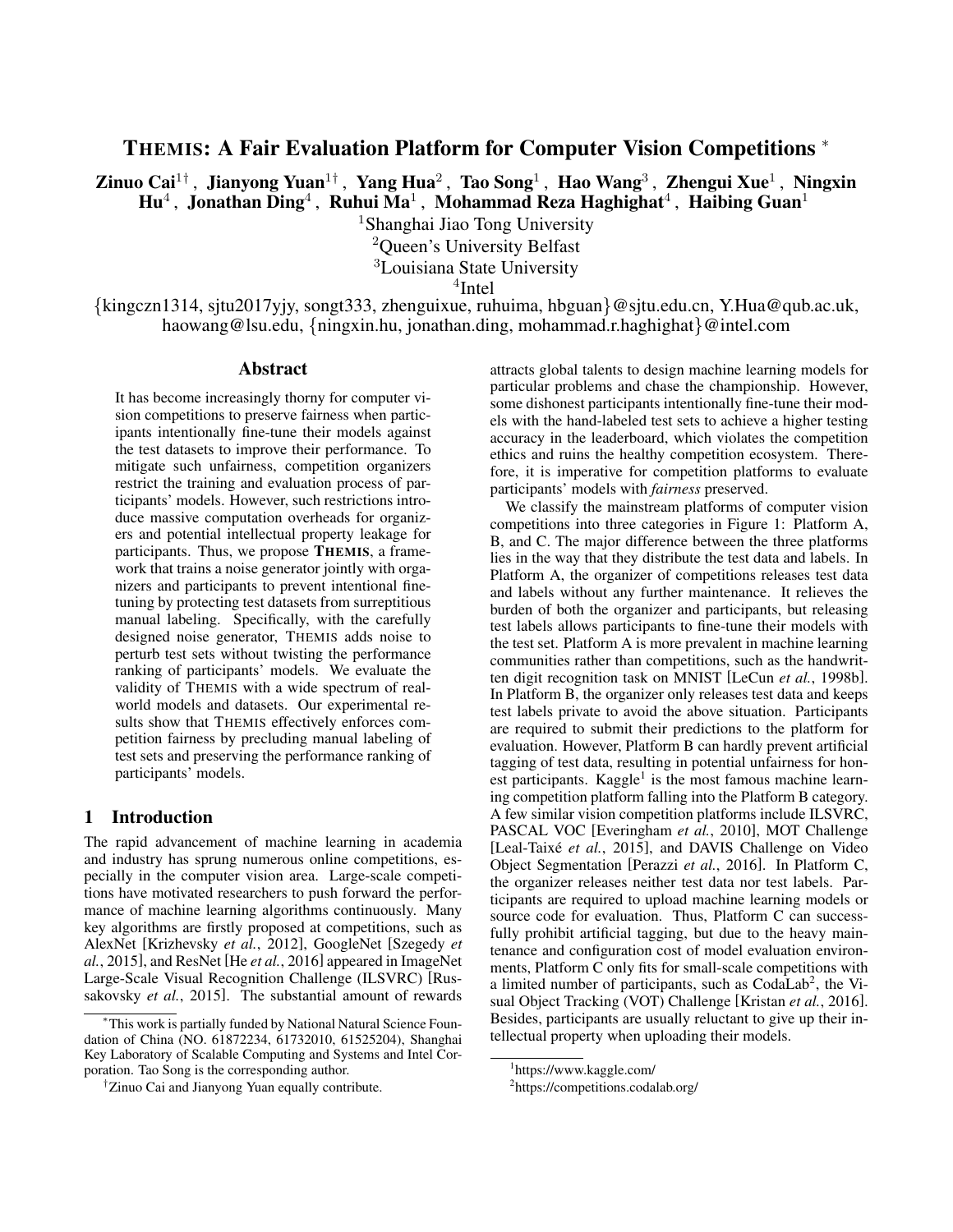<span id="page-1-0"></span>

Figure 1: Comparison between current mainstream frameworks and THEMIS. Platform A releases both test data and test labels to participants and participants only report their final results to the platform. Platform B only releases test data and it compares the results uploaded by participants with ground-truth labels. Platform C does not release either test data or labels. Our platform, THEMIS, releases noisy test data and compares participants' predictions with test labels. *Best viewed in color.*

In this paper, we design THEMIS, a novel competition platform that prevents participants from fine-tuning their models with test sets and does not collect participants' models, which combines the advantages of the three platforms and avoids their drawbacks. Unlike Platform B, THEMIS prevents participants from hand-labeling the test set by releasing noisy test data to participants. The noise is generated from a series of independent Gaussian distributions with parameters trained by the organizer and participants collaboratively. Besides, THEMIS is much more scalable and trusted than Platform C because the organizer is free of maintaining a model evaluation environment, and participants can keep their models private. By comparing the participants' predictions over the noisy test data with the ground-truth test labels, THEMIS can estimate performance ranking of the participants' models.

We evaluate the effectiveness of THEMIS on popular models including LeNet [Lecun *et al.*[, 1998a\]](#page-6-9), ResNet [\[He](#page-6-2) *et al.*[, 2016\]](#page-6-2) and VGG [\[Simonyan and Zisserman, 2014\]](#page-6-10) etc., and public datasets including UTKFace [\[Zhang](#page-6-11) *et al.*, 2017], CIFAR-10 [\[Krizhevsky, 2012\]](#page-6-12), and CIFAR-100 [\[Krizhevsky,](#page-6-12) [2012\]](#page-6-12). Our extensive experiments demonstrate that THEMIS effectively guarantees the competition fairness by disturbing test data with random noise and precisely preserves the performance rankings of participants' models predicting the noisy test data, compared to their performance on plain test data with no noise added.

Our main contributions are as follows:

- To promote fairness in computer vision competitions, we propose a new evaluation platform, THEMIS, to avert participants from fine-tuning their models on test sets.
- We design a noise generator to protect test sets, derive constraints on its parameters theoretically, and prove its feasibility to ensure fairness with extensive experiments.
- Our experiments on public datasets, including UTK-Face, CIFAR-10, and CIFAR-100, demonstrate that THEMIS can guarantee competition fairness by protecting the test set from human visual recognition and withstanding dishonest participants.

## 2 Related Work

Existing Evaluation Platforms. A few platforms host computer vision competitions. Kaggle is one of the most popular platforms based on Platform B. It promotes fairness by only revealing the accuracy of participants' models on partial test set before the competition deadline. Platforms based on Platform C—such as CodaLab—require participants to submit their source code. Few studies have focused on enhancing the fairness of competition platforms, and we only find that [Blum](#page-6-13) [and Hardt](#page-6-13) designed "The Ladder" [\[Blum and Hardt, 2015\]](#page-6-13) a reliable leaderboard for machine learning competitions to solve the problem of overfitting and make competitions' leaderboards more reliable.

Methods to Protect Datasets. However, "The Ladder" still ignores the situation where participants may manually label the test set. Unlike "The Ladder", THEMIS focuses on how to process test sets to protect them from being hand-labeled. There are mainly two types of methods to protect datasets: cryptographic approaches and perturbation approaches [\[Al-](#page-6-14)[Rubaie and Chang, 2019\]](#page-6-14).

(1) Cryptographic Approaches. Homomorphic Encryption (HE) [\[Gentry, 2009\]](#page-6-15) is one of the most prevalent encryption forms. Feasible homomorphic encryption schemes such as Leveled Homomorphic Encryption [\[Brakerski](#page-6-16) *et al.*, [2012\]](#page-6-16) can support both addition and multiplication. [Dowlin](#page-6-17) *[et al.](#page-6-17)* proposed a method to convert learned neural networks to CryptoNets [\[Dowlin](#page-6-17) *et al.*, 2016] for encrypted data, while [Hesamifard](#page-6-18) *et al.* extended the framework to deep neural networks in [\[Hesamifard](#page-6-18) *et al.*, 2017]. They also proposed to approximate nonlinear functions, e.g., sigmoid, ReLU [\[Nair](#page-6-19) [and Hinton, 2010\]](#page-6-19) with polynomials. [Phong](#page-6-20) *et al.* built a deep learning system via additively HE to prevent privacy leakage to an honest-but-curious server in [Phong *et al.*[, 2018\]](#page-6-20). Although HE's features are attractive for privacy-preserving, it requires adjusting the architectures of participants' models between training and inference, which introduces extra workloads for participants.

(2) Perturbation Approaches. Differential Privacy (DP) [\[Dwork, 2006\]](#page-6-21)—as a typical perturbation approach—has been widely applied to enhance the dataset privacy in machine learning. [Papernot](#page-6-22) *et al.* proposed Private Aggrega-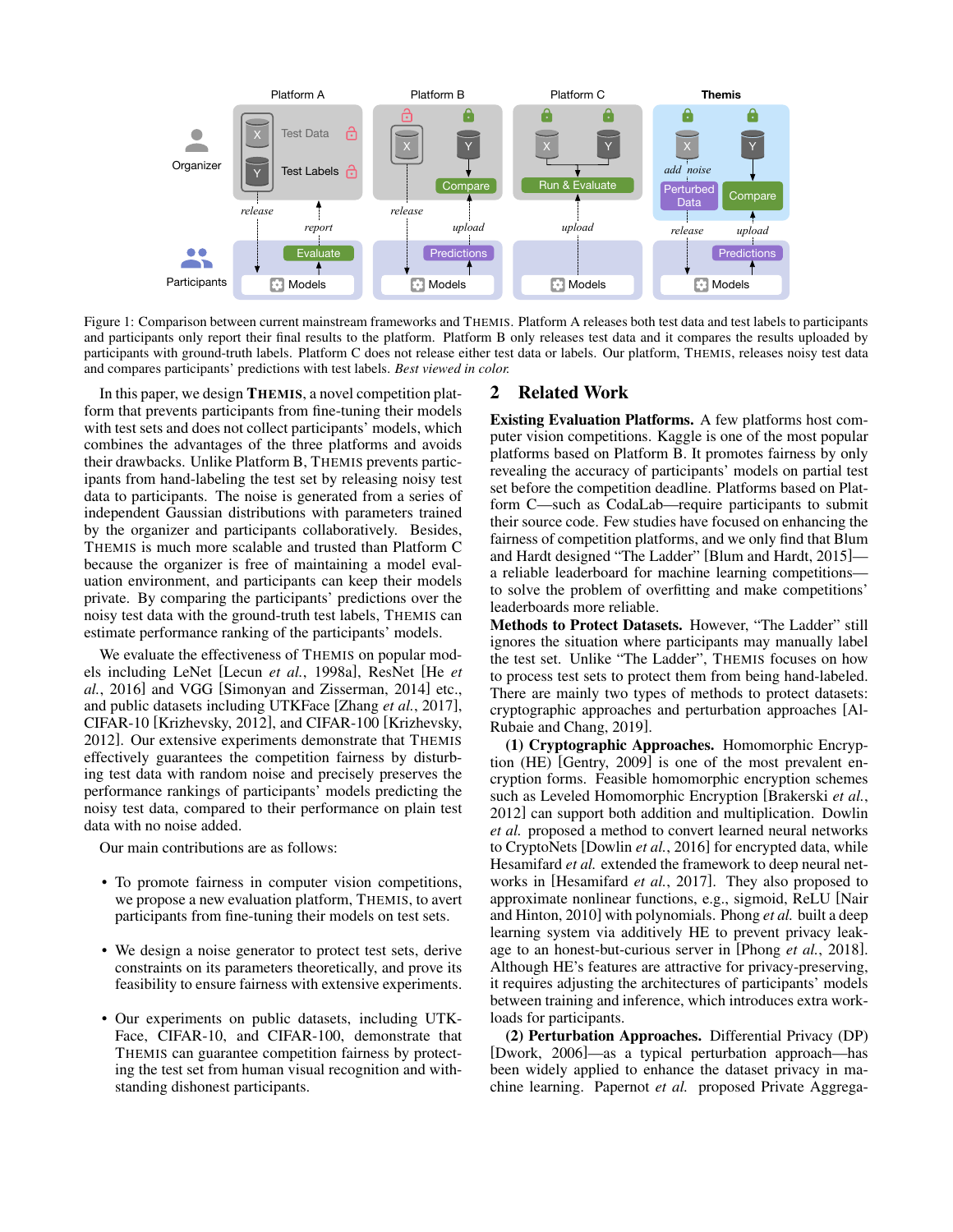<span id="page-2-0"></span>

Figure 2: The workflow of THEMIS. The workflow is split into three stages: local training, collaborative training, and evaluation. Participants firstly train their models on the training set in the first stage. In the second stage, they jointly train a noise generator with the organizer. Finally, they submit the results of their models on the noisy test data, based on which the organizer announce their rankings after comparing their predictions with test labels. *Best viewed in color.*

tion of Teacher Ensembles (PATE) [\[Papernot](#page-6-22) *et al.*, 2016] to protect private information via noise voting among models. [\[Abadi](#page-6-23) *et al.*, 2016] achieved the same goal within the framework of DP. However, differential privacy is commonly utilized in the training stage rather than in the inference stage because it leads to accuracy degradation. Recently, some research has shifted attention to the inference stage: [Wang](#page-6-24) *et [al.](#page-6-24)* introduced random noise addition to their framework, AR-DEN [Wang *et al.*[, 2018\]](#page-6-24), contributing to privacy protection and performance improvements simultaneously; [Mireshghal](#page-6-25)lah *[et al.](#page-6-25)* proposed Cloak [\[Mireshghallah](#page-6-25) *et al.*, 2020], distinguishing pertinent features from uncorrelated features for specific tasks in the meantime of training a noise generator. Our framework, THEMIS, based on Cloak, enhances the privacy preservation of test sets and prevents human visual recognition.

# 3 The Design of THEMIS

## <span id="page-2-1"></span>3.1 Workflow

To overcome those drawbacks exposed by current platforms of computer vision competitions, we design THEMIS to promote the fairness of computer vision competitions. Figure [2](#page-2-0) presents the workflow of THEMIS, including three stages: local training, collaborative training, and evaluation.

In the local training stage, the competition organizer releases the training set, including plain training data and labels. The participants download the training set, create models, and train their models on it. In the collaborative training stage, the organizer first initializes a noise generator and then invites all participants to jointly train the noise generator for several epochs. An epoch of the collaborative training process has the following steps: 1) The noise generator generates noise and adds it to the training set; 2) It sends the noisy training set to participants, and then participants feed the noisy training set to their models and compute the noise generator's gradients; 3) Participants send back the gradients to the organizer to update the noise generator's parameters. In the evaluation stage, the organizer uses the trained noise generator to add noise to the test data, and then release the noisy test data to participants. Participants are required to submit the predictions of their models on the noisy test data. After comparing the participants' results with the ground-truth test labels, the organizer estimates participants' scores and rankings.

#### 3.2 The Noise Generator

The noise generator is the critical part of our framework. It is adopted to generate noise to perturb test data and prevent participants from identifying the raw test data and labeling them manually. With more noise added to the test data, the accuracies of participants' models will inevitably decrease. However, we can keep the rankings of participants' models unchanged by adding some constraints to the noise generator's parameters. Particularly, by training the noise generator with some participants' models collaboratively, we can recover the accuracy of most models and relax the constraints of the noise generator's parameters, which means we can increase the noise scale to further protect the test data.

The design of our noise generator follows that in Cloak [\[Mireshghallah](#page-6-25) *et al.*, 2020]. It retains a series of  $\mu$  and  $\sigma$ , which respectively represent the mean and variance of a series of independent Gaussian distributions. The number of Gaussian distributions is equal to the size of the input data. For instance, if the size of input images is  $3 \times 32 \times 32$ , the noise generator will have 3072 independent Gaussian distributions. The scale of  $\sigma$  represents the amount of noise we add, and thus describes the protection level of test data. That means the larger the scale of  $\sigma$  is, the higher level of protection for test data we provide.

#### 3.3 Constraints for Rank Preservation

As a competition platform, it is fundamental to ensure fairness for all the participants. Specifically, the ranking of participants' models must keep consistent after applying noise to the test data. We apply mathematical analysis to explore the relationship between noise and accuracy degradation.

For a computer vision problem, we consider that the distribution of the dataset follows a normal distribution with mean  $\mu_x$  and variance  $\sigma_x^2$ . We make this assumption since normalizing input data with a normal distribution is a widely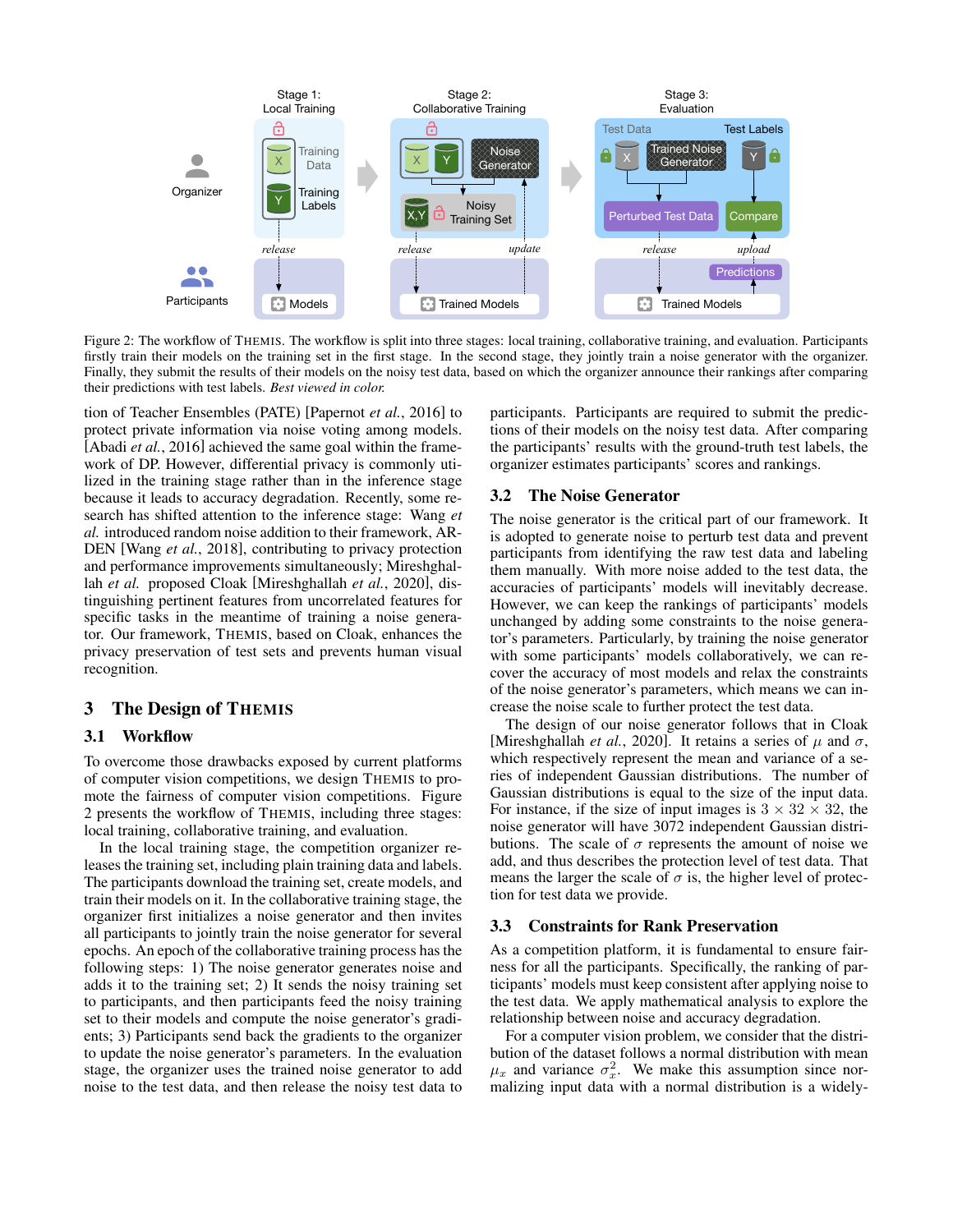applied data preprocessing method in computer vision. For a user model m that is trained on the dataset  $X \sim N(\mu_x, \sigma_x^2)$ , we consider that it is trying to find a distribution  $\widetilde{X} \sim$  $N(\mu_m, \sigma_m^2)$  to fit the distribution of the dataset X. Under this premise, the model's accuracy  $\alpha$  is correlated to the similarity of X and  $\overline{X}$ , and we use Kullback-Leibler Divergence [\[Joyce,](#page-6-26) [2011\]](#page-6-26) to quantify the similarity of two Gaussian distributions. In our framework, the noise distribution follows  $N(\mu_n, \sigma_n^2)$ . So after adding noise to the input data, the new distribution of the noisy input data is  $X' \sim N(\mu_x + \mu_n, \sigma_x^2 + \sigma_n^2)$ . For any two user models  $m_1$  and  $m_2$ , suppose that  $\alpha_{m_1} >$  $\alpha_{m_2}$ . Targeted to preserve the rankings of distinct models regardless of model structures, we need to solve the Inequation  $\alpha'_{m_1} > \alpha'_{m_2}$ . We simplify the inequation and finally get

$$
\frac{\sigma_n^2}{2\mu_n} \le \mu_x - \mu_m \le upperbound.
$$
 (1)

<span id="page-3-0"></span>The detailed deduction and our further experiments that verify the deduction are demonstrated in the supplementary materials.

#### 3.4 Training the Noise Generator

We discover that collaboratively training the noise generator with a variety of models not only improves model accuracies on the noisy test data, but also broadens Eq. [\(1\)](#page-3-0) for ranking preservation and enhance fairness. That's why we design the second stage—collaborative training stage—in our framework, in which all the participants are required to train the noise generator with the organizer using the loss function defined as:

$$
\mathcal{L} = -\log \frac{1}{n} \sum_{i=0}^{n} \sigma_i^2 + \lambda \sum_{f_i \sim F} E_{r \sim \mathcal{N}(\mu, \sigma^2), x \sim \mathcal{D}} \left[ -\sum_{k=1}^{K} y_k \log \left( f_i(x+r) \right)_k \right], \quad (2)
$$

where the first term tempts to increase the scale of noise to further protect test data, while the second term optimizes the accuracies of all participants' models F and improves ranking preservation.  $\lambda$  is a hyperparameter that keeps a balance between these two terms. Algorithm [1](#page-3-1) shows the detailed process of the collaborative training stage. Here  $F$  denotes a set of participants' models and we use another parameter  $\rho$  to replace  $\sigma$  to restrict the scale of  $\sigma$  to the upper bound M.

### 4 Evaluation

#### 4.1 Experiment Settings

Datasets and Tasks. We select three datasets to evaluate our framework: the UTKFace dataset, the CIFAR-10 and CIFAR-100 datasets. On the UTKFace dataset, we carry out a gender-classification task, and on the CIFAR-10 and CIFAR-100 datasets, we conduct 10-class and 100-class classification, respectively. In all experiments, we split them into three parts—training sets, validation sets, and test sets—with the ration 4:1:1. Training sets and validation sets are available for both the organizer and participants throughout the contest,

### <span id="page-3-1"></span>Algorithm 1 Training the noise generator

**Require:**  $D_{train}$ ,  $y_{train}$ ,  $F$ , total iteration

- 1: Initialize  $\mu$ ,  $\rho$ , *iteration* = 0
- 2: repeat
- 3: Select training batch x from  $D_{train}$ <br>4: Sample  $e \sim N(0, 1)$
- Sample  $e \sim N(0, 1)$
- 5: Let  $\sigma = \frac{1+\tanh(\rho)}{2} \times M$
- 6: Let  $v = \frac{2}{6}$ .
- 7: Let  $X = x + r$
- 8: Compute loss from Eq. [\(2\)](#page-3-2)
- 9: Gradient descend on  $\mu$ ,  $\rho$  from loss.
- 10: Let iteration  $= iteration + 1$
- 11: **until** iteration  $== total$  *iteration*
- 12: return  $\mu$ ,  $\rho$

while test sets are not accessible until the organizer and participants collaboratively train the noise generator. Besides, the organizer only releases the noisy test set processed by noise generators.

Models. We evaluate THEMIS in real-world production scenarios by training various numbers of models for each competition task. The number of models varies according to the difficulty of the task. For the gender-classification task, there are three models participating in the training, including LeNet [Lecun *et al.*[, 1998a\]](#page-6-9), ResNet [He *et al.*[, 2016\]](#page-6-2) and VGG [\[Simonyan and Zisserman, 2014\]](#page-6-10). For CIFAR-10 classification, we introduce AlexNet [\[Krizhevsky](#page-6-0) *et al.*, 2012], DenseNet [\[Huang](#page-6-27) *et al.*, 2017], GoogleNet [\[Szegedy](#page-6-1) *et al.*, [2015\]](#page-6-1), and other models into our framework. For the classification task on CIFAR-100, we do not only adopt different architectures of models but also models of different complexity for the same architecture. For instance, in terms of ResNet, we adopt ResNet-20, ResNet-32, and ResNet-56.

<span id="page-3-2"></span>Implementation Details. For simplicity, we simulate the second stage instead of implementing end-to-end interactions between the organizer and participants. For one task, we first train several models on the training set. And then, we feed the noisy training sets to those models and only update the noise generator's parameters. The time to update the noise generator is related to the number of models and their complexity. Finally, we evaluate the models' performance on the noisy test sets. We implement the code in Py-Torch and run the experiment on an NVIDIA virtual machine with 4 Tesla K80 GPU cores. THEMIS is open-sourced at [https://github.com/AISIGSJTU/Themis.](https://github.com/AISIGSJTU/Themis)

# 4.2 THEMIS's Effectiveness

Figure [3](#page-4-0) demonstrates the effects of noise generators on three datasets. For each group, the original images are on the left while the noisy images are on the right. The first row describes how THEMIS works on the UTKFace dataset. It is impressive that ResNet-56 and VGG16 can respectively have an accuracy of 82.92% and 83.01% with noise added while it is challenging enough for humans to gain a high accuracy for the gender classification. For more complex tasks like 10-category classification on the CIFAR-10 dataset, some visual information still left in the noisy test set to keep rankings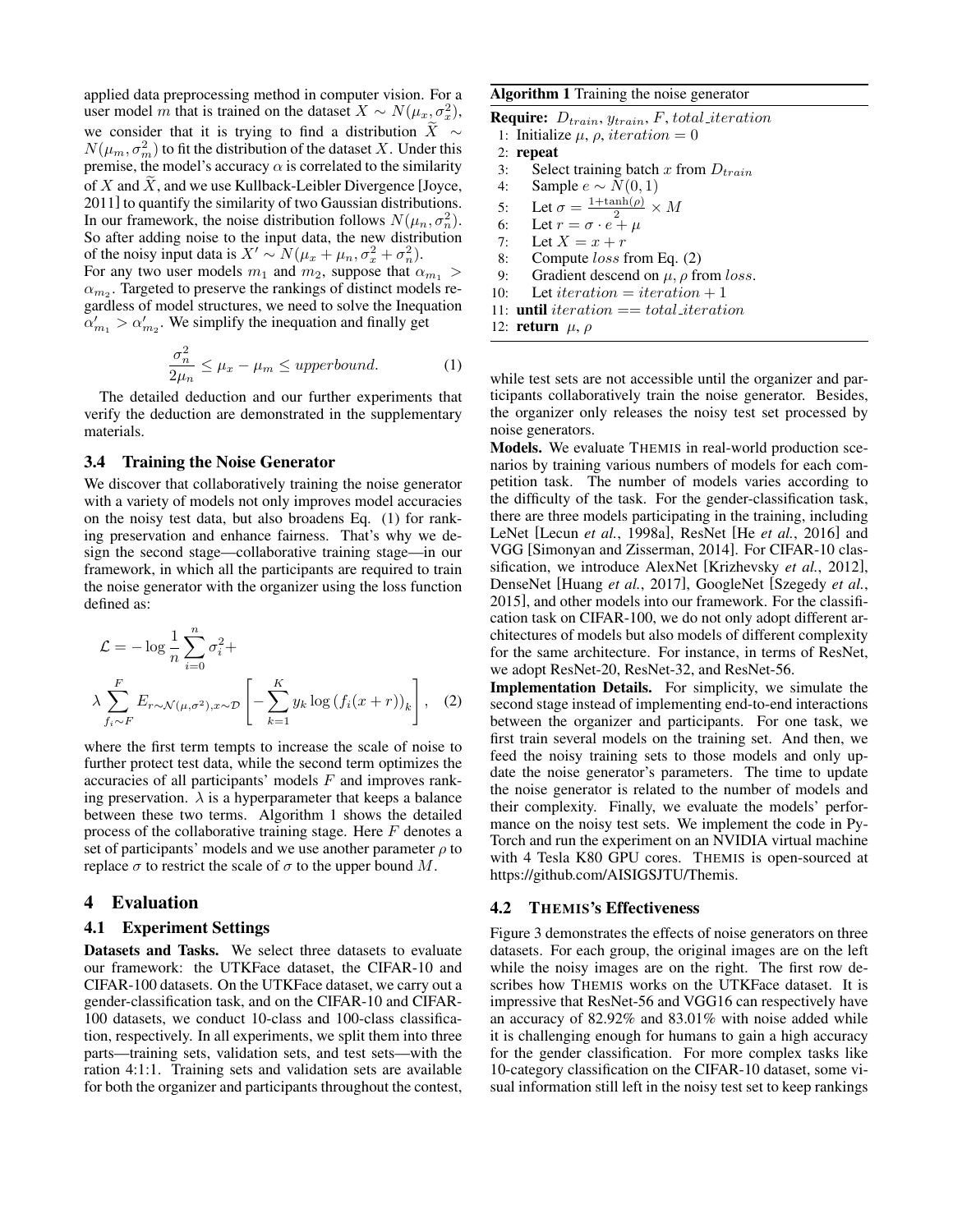<span id="page-4-2"></span>

| Task                         | Model        | <b>Plain Test Sets</b> |                | <b>Untrained Noisy Sets</b> |                 | <b>Trained Noisy Sets</b> |                 |
|------------------------------|--------------|------------------------|----------------|-----------------------------|-----------------|---------------------------|-----------------|
|                              |              | Accuracy               | Rank           | Accuracy                    | $\Delta_{rank}$ | Accuracy                  | $\Delta_{rank}$ |
| <b>Gender Classification</b> | LeNet        | 88.57%                 | 3              | 64.46%                      | $+1$            | 82.75%                    | $\theta$        |
|                              | ResNet-56    | 89.31%                 | 2              | 65.01\%                     | $+1$            | 82.91%                    | $\Omega$        |
|                              | VGG16        | 90.70%                 | 1              | 57.06%                      | $-2$            | 83.06%                    | $\theta$        |
| CIFAR-10 Classification      | AlexNet      | 71.68%                 | 9              | 65.38%                      | $+8$            | 70.24%                    | $\theta$        |
|                              | DenseNet-121 | 91.45%                 | 1              | 22.04%                      | $-7$            | 86.38%                    | $-1$            |
|                              | GoogleNet    | 91.43%                 | 2              | 16.35%                      | $-8$            | 87.02%                    | $+1$            |
|                              | LeNet        | 68.28%                 | 10             | 44.40%                      | $+8$            | 67.67%                    | $\Omega$        |
|                              | PreResNet-20 | 78.81%                 | 8              | 27.14%                      | $+4$            | 75.24%                    | $\theta$        |
|                              | PreResNet-56 | 80.18%                 | 7              | 25.35%                      | $+1$            | 76.53%                    | $\Omega$        |
|                              | ResNet-20    | 82.83%                 | 6              | 21.27%                      | $-3$            | 78.96%                    | $\Omega$        |
|                              | ResNet-56    | 83.70%                 | 5              | 25.86%                      | $\Omega$        | 80.60%                    | $+1$            |
|                              | VGG11        | 86.19%                 | $\overline{4}$ | 27.72%                      | $+1$            | 80.58%                    | $-1$            |
|                              | VGG16        | 88.20%                 | 3              | 24.53%                      | -4              | 84.07%                    | $\theta$        |

<span id="page-4-0"></span>Table 1: Accuracy comparison of models evaluated with different test sets. The differences between plain test sets, untrained noisy sets, and trained noisy sets are whether the test sets are disturbed by noisy generators, or their generators are collaboratively trained. Compared with the untrained noisy generator, the noise generator after training can alleviate accuracy degradation and simultaneously make the rankings of models have minute fluctuations.



Figure 3: Effects of noise generators on the three datasets. For each group, the original images are on the left while the images disturbed by the noise generator are on the right. The effect of noise on the UTKFace dataset is more significant than that on the CIFAR-10 and CIFAR-100 datasets. *Best viewed in color.*

consistent. However, we have a test with human annotator, which also shows THEMIS's effectiveness in protecting test sets. More details can be found in the supplementary materials.

To show the significance of training the noise generator and its effects on recovering accuracies of different participants' models, we display the relationship between the accuracies of the models on the noisy validation sets and training epochs of the noise generator during the CIFAR-10 classification task in Figure [4.](#page-4-1) At the beginning, there are two explicit problems with the noise generator, resulting in that we cannot utilize the noise generator without training in our framework. One is that the accuracy of different models deteriorates so dramatically that it cannot reflect their actual performance on the test sets. The other one is that it cannot be guaranteed that the rankings between models remain unchanged. We can conclude from Figure [4](#page-4-1) that models with deeper architectures usually suffer more than those lightweight models. With the training going on, the models gradually recover their capabil-

<span id="page-4-1"></span>

Figure 4: Model accuracy on validation sets *v.s.* noise training epoch. Ten models participate in the training of the noise generator on the CIFAR-10 dataset. In the beginning, all models have a dramatical degradation in performance but they gradually recover their performances as the training goes on.

ity on the validation sets. We adopt validation sets instead of test sets to evaluate models' capacity when training the noise generator since test sets are not accessible until evaluation.

## 4.3 THEMIS's Fairness

Serving as a novel platform for computer vision competitions that aims at protecting the test data and improving the competition atmosphere, we can not ignore the intrinsic fairness of the competition. It means that suppose every participant trains his models without the trick of fine-tuning directly on the test data, the rankings of different models should reflect where they really are, just like other platforms.

To verify our framework's fairness, we simulate three classification competitions. For the gender classification and the 10-category classification, we display details and results of models and their performance in Table [1.](#page-4-2) In the left columns, we first list the results of different models' performance on the test sets without noise, similar to other platforms. The middle columns show the results on the test with random noise. The initial parameters of random noise are the same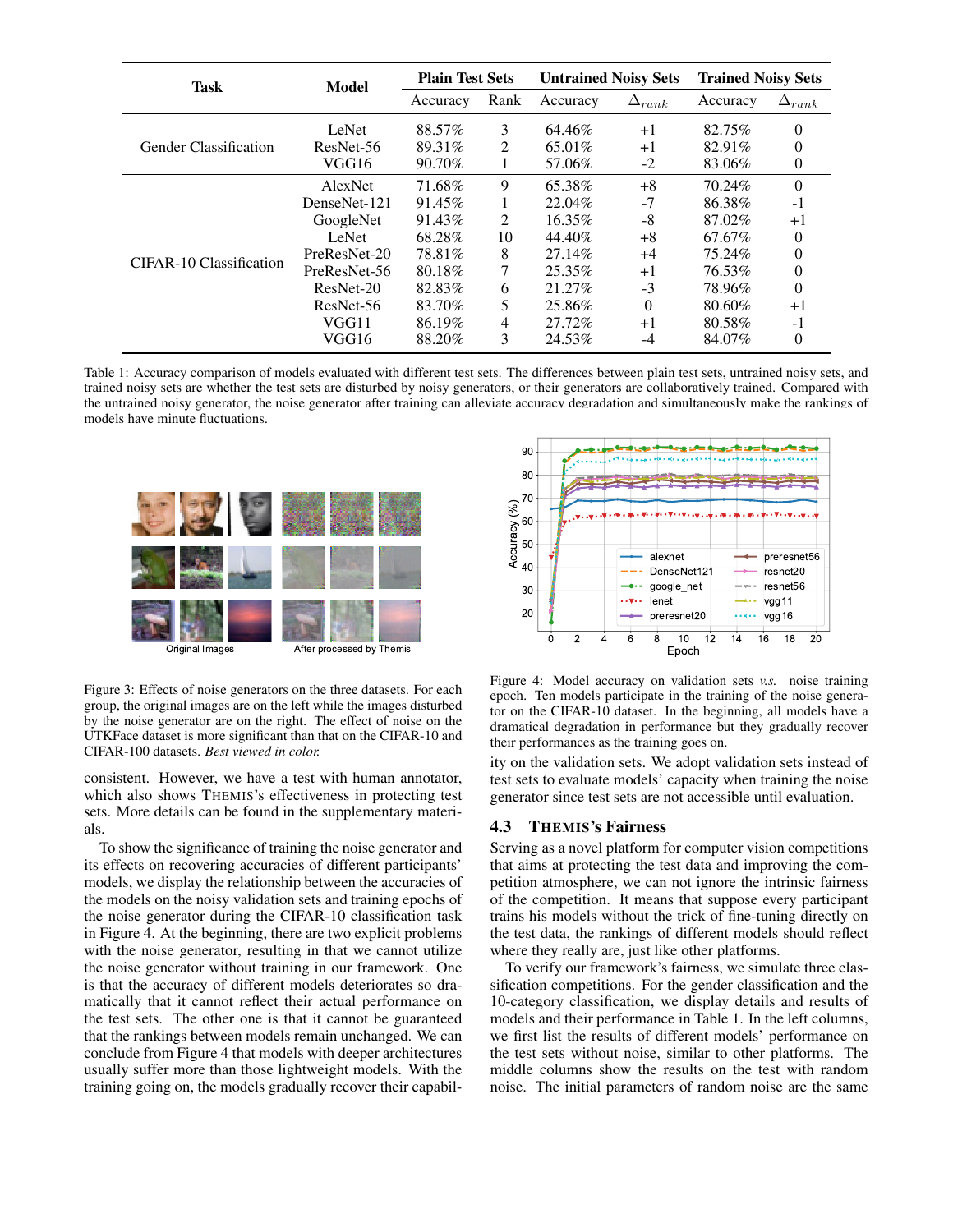<span id="page-5-0"></span>

Figure 5: Accuracy on the plain CIFAR-100 dataset *v.s.* on the noisy CIFAR-100 dataset. The X-axis represents the accuracy of the model on the plain test set while the Y-axis on the noisy test set. There is an approximately linear correlation between the X-axis and Y-axis variables.

<span id="page-5-1"></span>

| <b>Model Name</b> | Original<br><b>Rankings</b> | Case 0 | Case 1                      | Case 2                      |
|-------------------|-----------------------------|--------|-----------------------------|-----------------------------|
| AlexNet           | 9                           |        | 9                           | 9                           |
| DenseNet-121      |                             | 2.     | $\mathcal{D}_{\mathcal{L}}$ | $\mathcal{D}_{\mathcal{L}}$ |
| GoogleNet         | 2                           |        |                             |                             |
| <b>LeNet</b>      | 10                          | 10     | 10                          | 10                          |
| PreResNet-20      | 8                           | 8      |                             | 8                           |
| PreResNet-56      |                             |        |                             |                             |
| ResNet-20         |                             |        |                             |                             |
| ResNet-56         |                             |        |                             |                             |
| VGG11             |                             |        |                             |                             |
| VGG16             |                             |        |                             |                             |

Table 2: THEMIS's guarantee of fairness with unexpected situations. In Case 0, participants' models update the noise generator in their names' alphabetical order, while they update the noise generator in the reverse order in Case 1. In Case 2, we train the noise generator 20 epochs, but two models randomly drop out of each epoch's collaborative training.

as our framework for the same task, but there is no further training with the noise generator. The right columns display our framework's final results. For the UTKFace dataset, although the discrimination regarding accuracy on the test set is minute, the ranking of the models does not change after applying noise. For the CIFAR-10 dataset, we assume that ten participants take part in the contest. On the plain test sets, DenseNet-121 and GoogleNet win the first and second place respectively, while on the test sets with trained noise, the opposite is true. Although their rankings have a trivial variation, it can be tolerated since no matter on the plain or noisy test sets, the difference between these two models in terms of accuracy is below 0.1%. For the CIFAR-100 dataset, we adopt twenty models to train the noise generator and describe the relationship between each model's accuracy on the plain and noisy test sets in Figure [5.](#page-5-0) The overall trend reflected in the figure is that there is a linear relationship between the accuracy values for different models, which is up to the requirements of our framework. Despite there may be minor changes among rankings, such changes usually occur between two models with similar rankings. We reveal the details of the models and their performance on the CIFAR-100 dataset in the supplementary materials.

## 4.4 THEMIS's Robustness

Besides effectiveness and fairness, robustness is also crucial for a computer vision competition platform. THEMIS's robustness refers to that it can handle unexpected situations. Specifically, we consider whether the following two scenarios influence the final rankings: (1) the joining order of the participants' models is different; (2) some participants miss some epochs of the collaborative training. We experiment on the CIFAR-10 dataset with ten models listed in Table [1.](#page-4-2) Our results in Table [2](#page-5-1) show that THEMIS can handle these two scenarios without hurt to fairness. We only show the models' rankings in Table [2](#page-5-1) because of limited space.

In the first scenario, THEMIS's fairness is unrelated to the training order in which participants' models join the collaborative training stage. We verify it by changing the training order and evaluate participants' models with noisy test data perturbed by the new noise generator. Case 0 and Case 1 in Table [2](#page-5-1) demonstrates two different training orders. In Case 0, participants' models update the noise generator in alphabetical order of their names, i.e., AlexNet is the first to update the noise generator while VGG16 is the last. Although the order of Case 1 is contrary to that of Case 0, the rankings of models remain unchanged. We also try more random orders, and the results remain the same. More different cases and details are in the supplementary materials.

The second scenario demonstrates that when participants miss some epochs in the collaborative training, there will be little influence on the final evaluation results. In the ideal workflow displayed in [§3.1,](#page-2-1) all the participants' models should join the second stage. However, some participants may miss some epochs by accident or on purpose. Case 2 in Table [2](#page-5-1) simulates this scenario, where two of the ten models randomly drop out of the collaborative training in each training epoch. In the evaluation stage, we evaluate all the models' performance and compare it with the normal situation. We can conclude that THEMIS can ensure fairness even when models miss some training epochs in the second stage.

# 5 Conclusion

Fine-tuning models with test sets to get higher accuracy is demoralizing participants and debasing the significance of competition platforms that promotes machine learning development. Yet, there is no effective strategies to preclude such unfair practices in current platforms. Therefore, we propose THEMIS, a new evaluation platform that fills this gap and guarantee the fairness in computer vision competitions. THEMIS prevent participants from fine-tuning models by adding noise to test data with a noise generator collaboratively trained across participants and the organizer. We implement THEMIS and evaluate its effectiveness, fairness, and robustness with theoretical analysis and real-world experiments. Our experiments show that THEMIS effectively prevents model fine-tuning on test sets and preserves fairness in a wide spectrum of computer vision tasks. In our future study, we plan to extend THEMIS to support domains such as natural language processing.